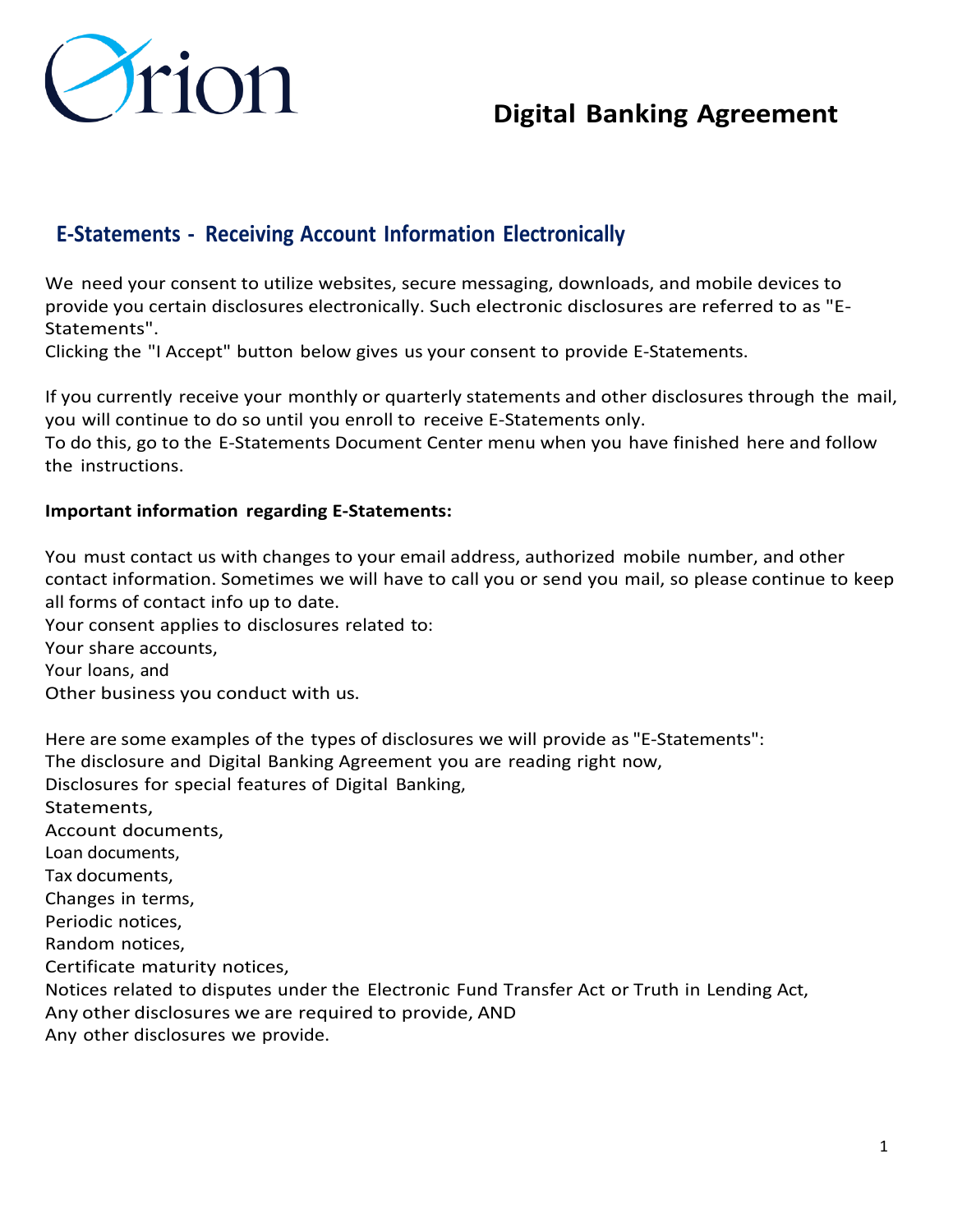

E-Statements will generally be provided through Digital Banking, where they may be viewed, downloaded, saved, or printed. E-Statements are effective once they are available to you, even if you have not retrieved them, and even if you withdraw consent after they were provided.

A reminder of an E-Statement's availability will generally be provided by email or SMS text, but the effectiveness of the E-Statement is not conditioned on your receipt or our sending of such reminder. Occasionally, an E-Statement may be provided by posting a non-personal disclosure to our website at [https://www.OrionFCU.com, p](https://www.orionfcu.com/)ossibly in conjunction with a hyperlink or web address sent to you by email or SMS text.

You may request a paper copy of any E-Statement by contacting us. A fee will apply. You may contact us to withdraw your consent, but fees may apply.

For purposes of this section, an "Up-to-Date" product is one that, as of the date of use:

- Is currently supported by its manufacturer,

- Is the most recent release of the product, AND

- Is EITHER one of the two most widely used products used for the product's primary intended purpose in the United States OR is a product with similar functionality, encryption, and other security features meeting or exceeding those of such two products.

These are the hardware and software requirements for accessing and retaining your E-Statements:

-An Up-to-Date computer or mobile device with the following features:

-An Up-to-Date operating system,

A connection to the Internet, AND

EITHER an Up-to-Date web browser with Up-to-Date versions of all plug-ins recommended by the browser to properly view each element of the site OR an Up-to-Date Orion mobile app,

-An email account, AND

-A printer, hard drive, or other storage device for downloading and retaining documents.

We will let you know if these materially change.

[Click here](https://orionfcu.com/help/pdf-test/) to verify that you can view, print, and save PDF files. If you need a PDF reader, Adobe Reader can be downloaded for free at [http://www.adobe.com.](http://www.adobe.com/)

You should keep copies of all E-Statements provided to you.

To contact us:

Send a secure electronic message,

- Call 901-385-5200 or 800-532-9025, or

- Visit a branch.

Please allow a reasonable time for processing.

# **END OF E-SIGN ACT NOTICE**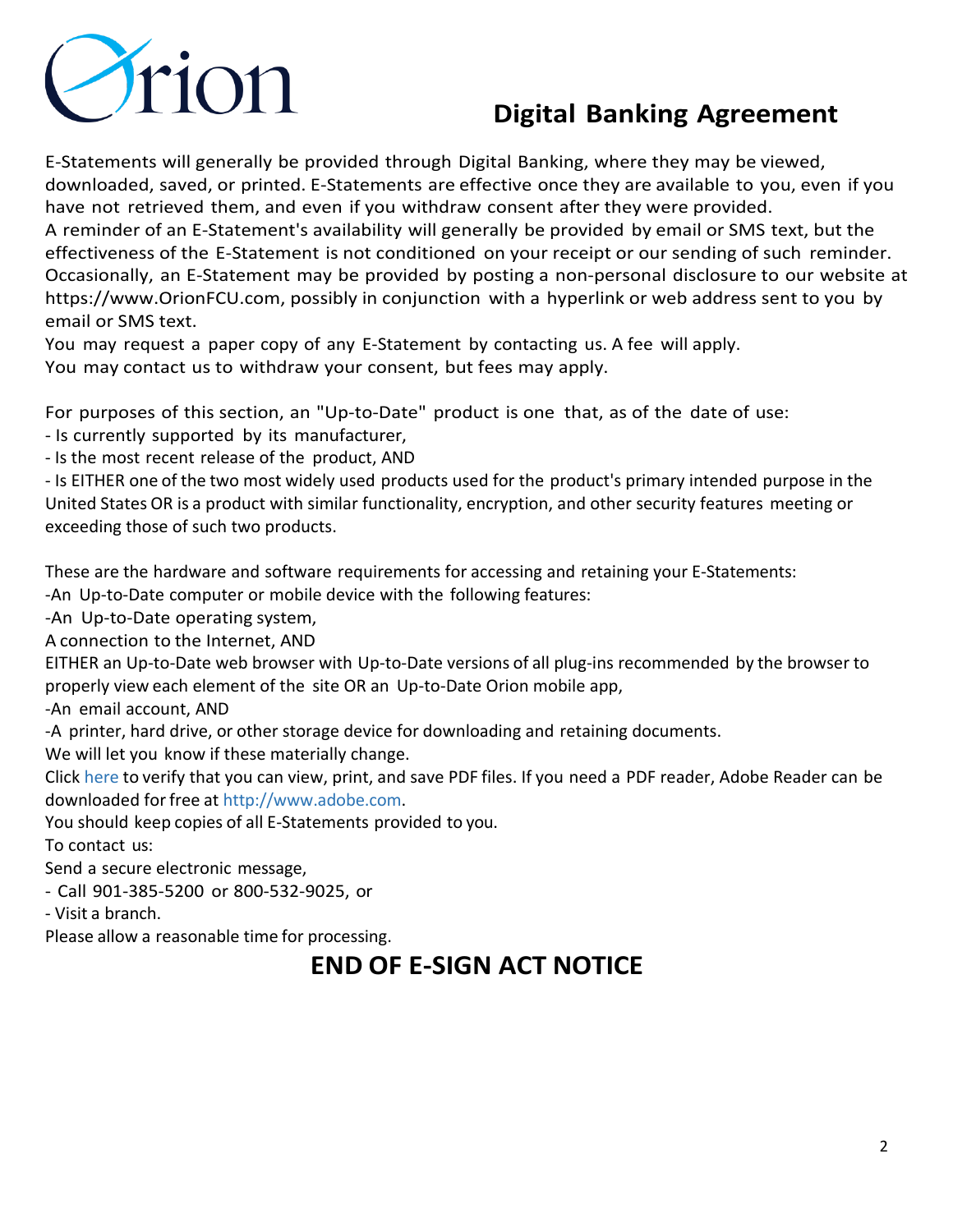

## **Scope and Acceptance**

This agreement, including the above section titled "E-Statements - Receiving Account Information Electronically," governs your usage of our Digital Banking service and all of the features contained therein. There may be other agreements for specific services or functions that are provided elsewhere, which apply in addition to this agreement. There may be other agreements for specific services or functions that are provided elsewhere, which apply in addition to this agreement.

To accept the terms of this agreement, click the "I Accept" button below after reviewing the entire document and linked documents.

## **Definitions**

As used in this document, the following terms have the following meanings.

"Agreement" - this Digital Banking Agreement.

"Pay a Bill" - a Service that allows you to pay bills and send other payments without you having to write and mail a check.

"Business Day" - weekdays that are neither Federal Reserve holidays nor days we are closed.

"eBill" - an electronic bill from a third party that you receive through our Digital Banking. "eBiller" - the third party that delivers an eBill to you through our Digital Banking.

"E-Statements" - electronic disclosures, as fully described in the section above titled "E-Statements - Receiving Account Information Electronically".

"Digital Banking" - any form of banking conducted by your direct utilization of the internet, including all Services, whether through a web browser, a mobile app, or other means that are not currently listed here.

"Payee" - the recipient of a payment.

"Payment Date" hasthe meaning ascribed in the Pay a Bill section below. "Process Date" has the meaning ascribed in the Pay a Bill section below.

"Send Money" - a Service that allows you to send money to individuals electronically, without having to share account information with one another.

"Services" - the specific functions available through Digital Banking.

"Service Provider" - an independent contractor or other third party that provides a Service on our behalf. "We" and other first-person plural pronouns refer to Orion Federal Credit Union and, where applicable, Service Providers.

"You" and other second-person pronouns refer to authorized users who accept this Agreement and any other persons using Digital Banking after an authorized user has shared an access device (see section titled "Password and Other Access Device Responsibilities" for more information).

### **Basic Services**

Basic services of Digital Banking include:

- Viewing balances and transaction history,
- Viewing E-Statements and other notices,
- Managing debit and credit cards,
- Paying bills through Pay a Bill and making other transactions, and
- Performing general account maintenance.

Features may be added, changed, or removed from time to time without notice.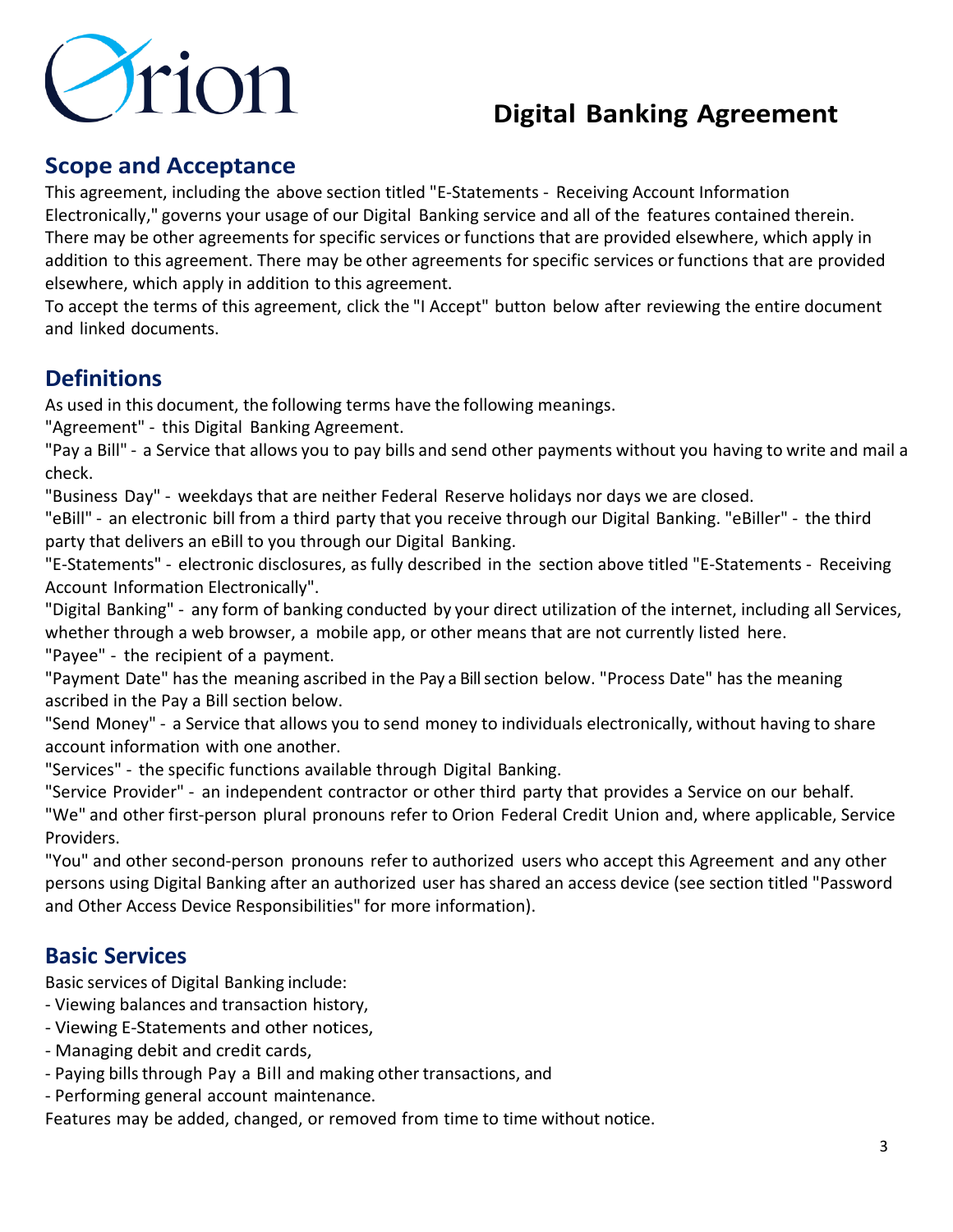

We currently offer mobile apps for iOS and Android devices.

#### **Commercial Services**

Digital Banking offers unique services targeted at commercial users. If you believe your account qualifies you for these services, please contact Orion Federal Credit Union.

To contact us:

- Send a secure electronic message,
- Call 901-385-5200 or 800-532-9025, or
- Visit a branch.

Please allow a reasonable time for processing.

For business accounts, you may only use Digital Banking if you have unlimited authority to transact on the account, and you may NOT share your Digital Banking login credentials with anyone. Additional disclosures are provided to you when you enroll in Orion Commercial Services for Digital Banking.

#### **Electronic Signatures**

You agree that when you login to the Services and submit any instruction, you intend to sign such instruction electronically and to be legally bound by such.

### **Digital Security and Device Functioning**

You are solely responsible for the security of the devices and internet services you utilize for accessing Digital Banking. We are not responsible for errors, failures, malfunctions, virus infections, orsimilar problems of any device or software used for accessing Digital Banking, with the exception of problems caused by us with the most recent release of our mobile apps. We will never contact you asking you to provide your password, the six digit Secure Access Code used during first login, your Passcode, or permission for usto gain remote accessto your device.

You agree to keep the following up-to-date prior to using Digital Banking in any instance, as applicable:

Your operating system for your device (for example, Windows, iOS, or Android),

Your web browser (for example, Chrome or Firefox), and your mobile apps.

**You may NOT access Digital Banking through a mobile device that has been ''jail broken" or otherwise modified to disable or change security features.**

#### **Adequate Hardware and Software**

You agree that you have access to adequate hardware and software as described in the section titled "E-Statements - Receiving Account Information Electronically".

You agree to discontinue using Digital Banking and to notify us if you cease to have adequate hardware and software.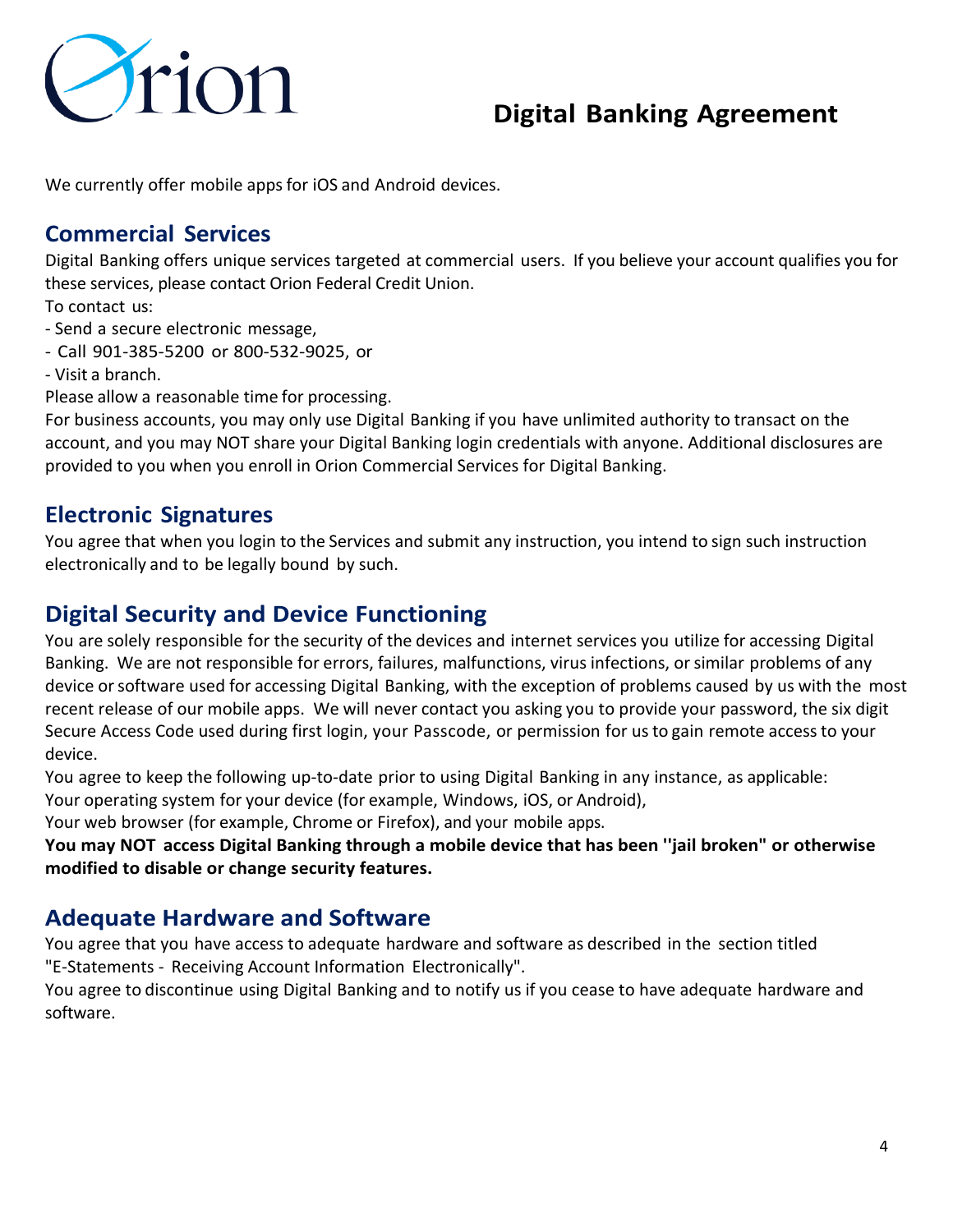

## **Password and Other Access Device Responsibilities**

Digital Banking utilizes multi-factor authentication when logging in, by ANY of the following:

"Standard Login", by passing testsfor a username, password, and a third safeguard OR

"Biometric Login", by logging in with biometric authentication on certain devices. OR

"Passcode", by logging in with a numeric code on certain devices.

For security and your convenience, your username, password, and Passcode may be recovered through automated processes. To protect your account, you must protect all of the channels for passing the multi-factor authentication tests, outlined below.

## **Standard Login**

#### *Username:*

A person may be able to pass the username test by EITHER:

- Having direct knowledge of your username **OR**

- Recovering your username by verifying personal information AND having accessto your email account or mobile device on file.

#### *Password:*

A person may be able to provide your password by EITHER:

- Having direct knowledge of your password OR

- Recovering your password by verifying personal information AND having accessto your email account or mobile device on file.

#### *Third Safeguard:*

A person may be able to pass the third safeguard by doing ANY of the following:

- Logging in from a recognized device,
- Providing a one-time security code sent to their email address,
- Providing a one-time security code provided by voice call to a number on file, OR

- By requesting a one-time security code to your mobile device.

If you request a one-time security code to your mobile device, you acknowledge that Message & Data rates may apply and you confirm that you own the account corresponding to the mobile phone number you have entered, or that you have the account holder's permission to use this service.

To illustrate, a person who knows certain details about your personal information may pass all the tests if you do not prevent them from having access to your email address or mobile device.

## **Biometric Login**

Biometric login is controlled by the biometric authentication service utilized on certain devices. We do not receive or store any biometric data from this process.

If your registered device also contains biometric credentials for another person, you may NOT setup that device for biometric login.

A person may be able to log in biometrically by BOTH:

- Having possession of a device previously setup to utilize biometric login AND
- Being able to pass the device's biometric credential tests.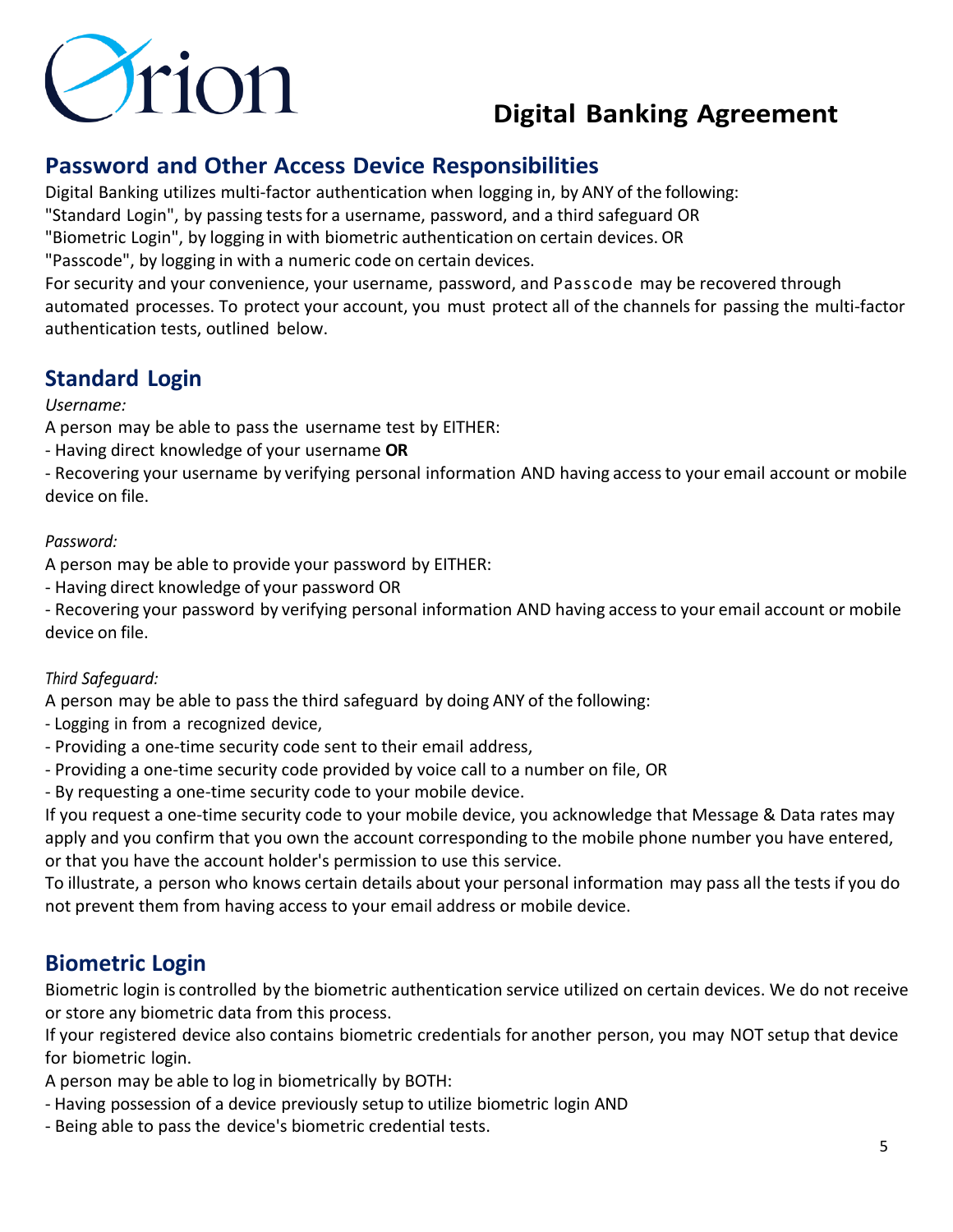

### **Passcode Login**

A Passcode is a numeric code that you may set up in our mobile apps, as an alternative to having to type your password.

A person may be able to log in by Passcode Login by BOTH:

- Having possession of a device previously setup to utilize Passcode Login AND
- Having direct knowledge of your Passcode.

To set or reset a Passcode, a person must be able to login by the Standard Login.

### **Electronic Fund Transfer Act and Regulation E**

You agree that each combination of methods for passing the Standard, Biometric, and Passcode Login processes outlined above is considered an "access device" for accessing your account, under Consumer Financial Protection Bureau Regulation E (12 C.F.R. Section 1005).

For purposes of Regulation E, if you furnish an access device to someone else, you may be liable for transactions that person makes using the access device, until you have notified us that transfers by that person are no longer authorized.

If you shared any combination of factors with someone prior to accepting this Agreement, you agree that this constitutes furnishing the access device.

This includes, but is not limited to:

- Person to Person Transfer, through Send Money
- Wire Transfers
- ACH Transfers through Funds Transfer
- Member to Member Transfers through Transfer to Orion Member
- Loan payments
- Bill Pay through Pay a Bill
- Biller Direct payments

If you leave any access device or portion thereof unsecured in any premises, you agree that any person authorized to be in such premises has been furnished the access device. The Account Disclosures for your account (link below) contain other important information regarding your rights, obligations, and liabilities under Regulation E regarding transactions made electronically, including through Digital Banking.

#### **Send Money vs. Pay a Bill - Which Should You Use?**

In the Send Money section of our mobile apps, you can transfer fundsto **individuals** electronically. This is commonly referred to as a P2P or person-to-person payment.

With Send Money, you only need to provide the recipient's mobile number or email address.

Pay a Bill and Biller Direct Portal are both ways to pay **businesses.**

Pay a Bill may also be used to transfer money to individuals as follows:

By check, when you provide the individual's mailing address, or

Electronically, when you provide the individual's bank account information. See the sections below for details.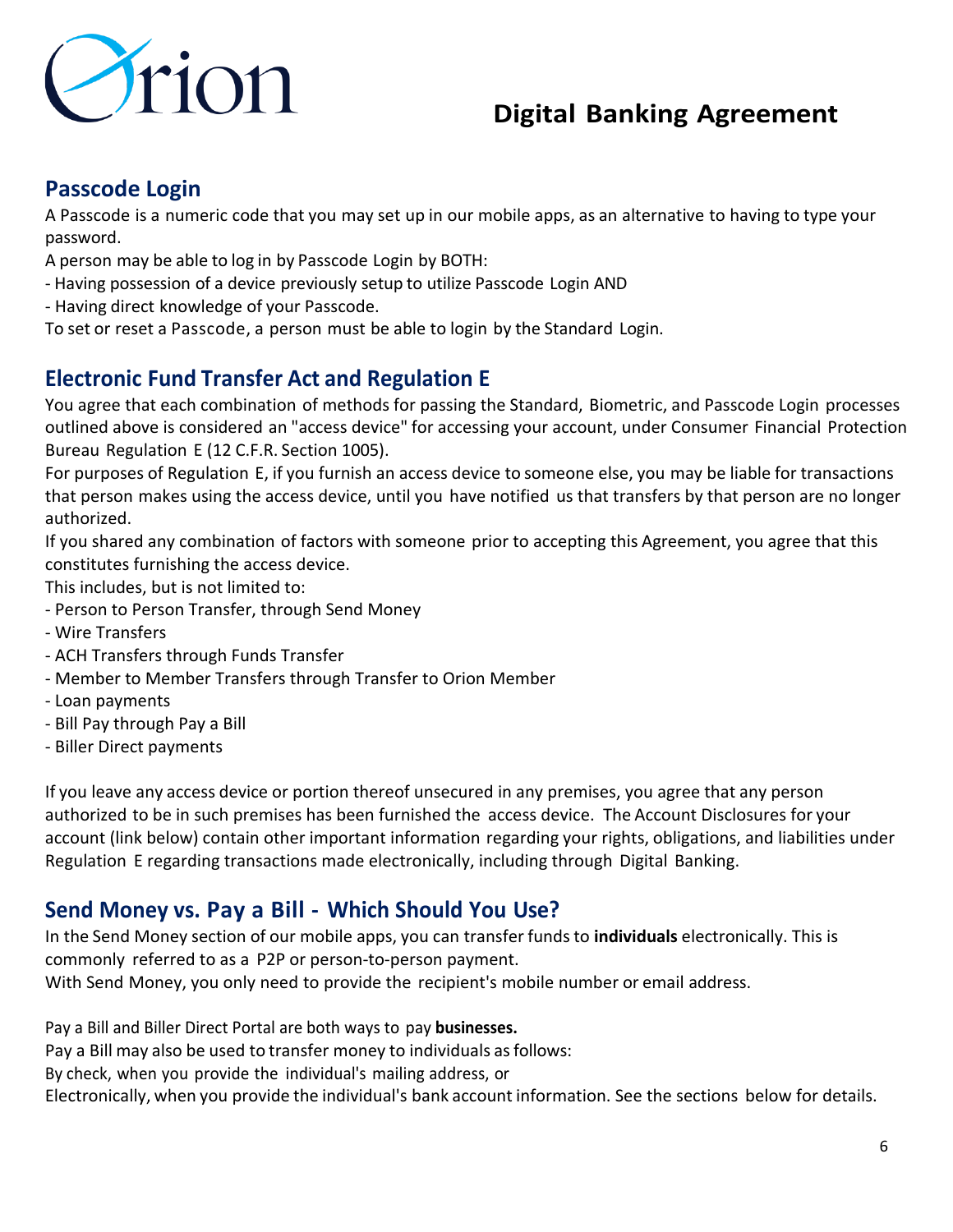

#### **Send Money**

Please click the link below for the terms and conditions specific to Send Money. Those terms and conditions apply in addition to this Agreement.

<https://orionfcu.com/wp-content/uploads/2022/05/SendMoneyDisclosure.pdf>

# **Pay a Bill**

The Pay a Bill service may be utilized to make a payment to businesses or individuals.

The "Payment Date" is the date you select when setting up a payment and is the date the Payee is expected to receive the payment. Your account will be debited for the payment on the "Process Date" (shown at payment setup) that corresponds to the selected Payment Date, at approximately 3:00 PM Central. If your account has insufficient funds available on the process date, Orion may cancel the payment. You may enter, edit, or cancel a payment until that time.

The number of required days between the Process Date and the Payment Date may vary, depending on the recipient, amount, and other factors.

Payments may be made by mailed check, ACH (automated clearing house), or other means at the Service Provider's discretion.

There may be delays in processing that are beyond our control, such as mail delays, electronic payment services interruption, and the recipient's office hours.

You must allow for sufficient time between the Payment Date you schedule and the date upon which the recipient will charge a late fee or take other action against you.

Payment Dates and Process Dates may only be on Business Days, unless otherwise indicated on a specific transaction.

For recurring payments, when the recurring Payment Date or its corresponding Process Date does not fall on a Business Day, such date will be moved to the preceding Business Day.

In order to ensure your desired Payment Date is available, you must set up payments at least six Business Days before your desired Payment Date.

For new Payees, you must set the first payment's Payment Date to be 10 Business Days prior to the date the Payee will charge a late fee or take other action against you.

For Payees that you have made successful payments to, we recommend that you schedule each Payment Date to be 5 Business Days prior to the date the Payee will charge a late fee or take other action against you. If the Payee has a payment cutoff time prior 11:59 PM Central Time of the date the payment is due, you must

schedule such payments to be the prior Business Day.

If you do not follow these guidelines, we may NOT be held liable for any damages you incur due to non-payment or late payment.

You may expedite payments by selecting "rush delivery" when setting up a payment. The cutoff time for setting up rush delivery is 3:00 PM Central.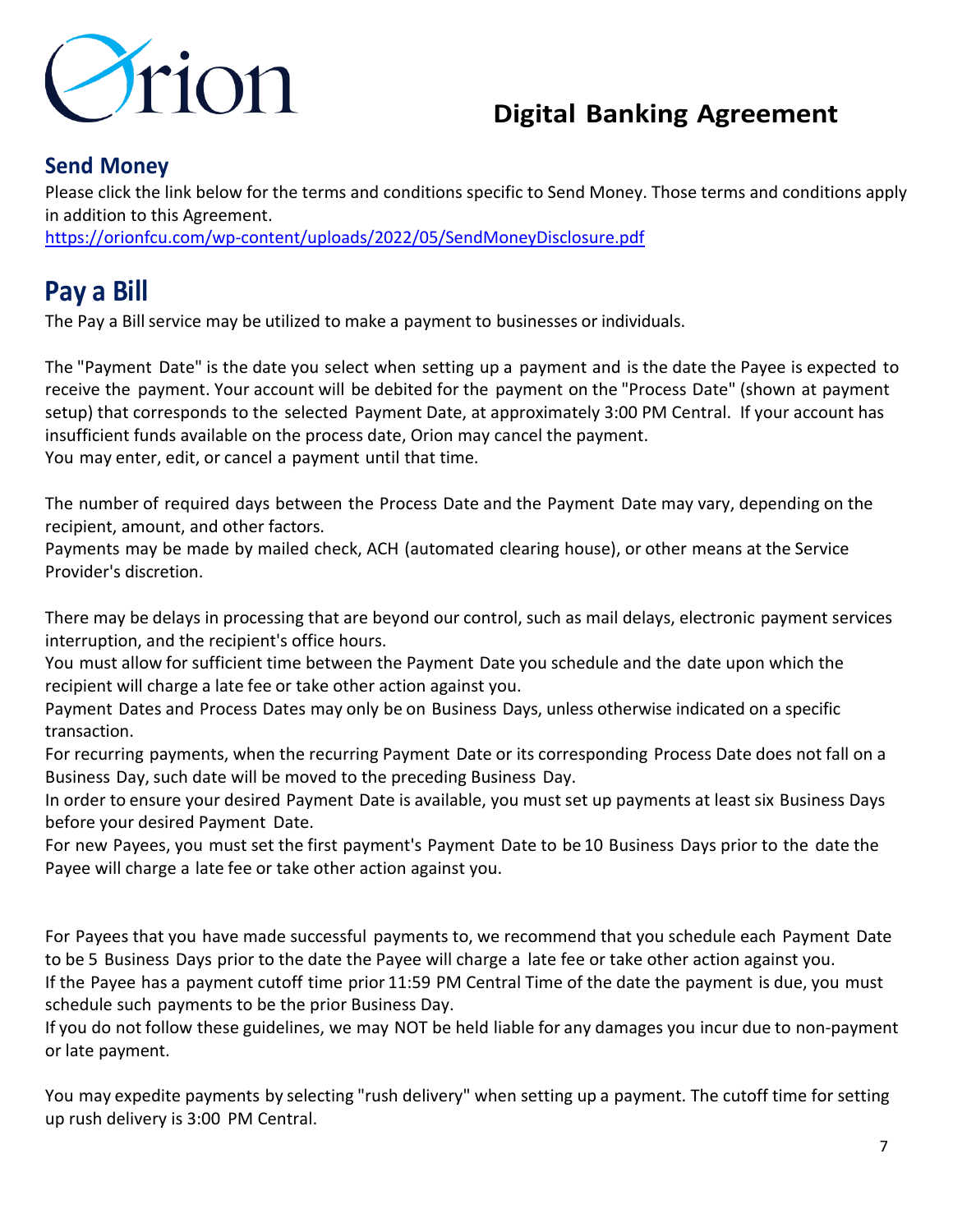

The fees for rush delivery depend on the speed and form (check or electronic), and will be stated on the rush delivery setup screen. In most cases, you may NOT cancel payments set for rush delivery.

Payments will be deducted from the account you select when setting up the payment.

If your selected account does not have sufficient funds, we may either cancel the payment or debit funds from any other account you or any joint owner on your account owns, at our discretion.

You may set payments to pay one time or on a recurring basis.

If you set up a recurring payment, your obligations for each payment are the same as if you gave us individual payment instructions for multiple one-time payments.

We are NOT liable for any damages you incur due to non-payment or late payment (including any finance charge or late fees incurred as a result) if:

- You provide incomplete or incorrect payee information,

- You have insufficient funds to cover the payment on the Process Date,
- We cancel the payment to prevent your account from being overdrawn due to other activity,
- There are delays in mail delivery or services involved in electronic delivery,
- There are changes to the merchant address or account number,
- The recipient fails to account for the payment in a timely manner,
- You did NOT receive a confirmation number for the transaction due to failing to complete all transaction steps,
- Your access to Digital Banking or Pay a Bill has been eliminated or restricted, or
- -Any other circumstance occurs beyond the control of the Credit Union.

You are solely responsible for determining if sufficient funds are available in your account to make each payment.

There may be times that you select an electronic payee address that matches your payment coupon exactly but our Pay a Bill Service Provider routes the payment to a different payment center.

In most cases, this is done because the Service Provider knows the most efficient way to send the payment or has a separate agreement with the recipient. However, if this results in non-payment or a late payment fee please contact us during regular business hours to have the payment researched. Payments may only be made in US dollars to recipients with a US address (or a US bank account, where applicable).

You may request a "stop payment" for any payment sent by check, for a fee disclosed at the time of the request or in the fee schedule that applies to your account.

You may NOT request a "stop payment" on any payment sent by ACH (Automated Clearing House).

You may request copies of cancelled checks or other proof of payment, for a fee disclosed at the time of the request or in the fee schedule that applies to your account.

We may refuse to make any payment, in which case we will notify you.

If your access to Pay a Bill is restricted or eliminated for any reason,scheduled payments will not be paid unless they have been processed before the time of elimination or restriction.

We may limit the amount of a single payment.

We will notify you during the payment setup process if your payment exceeds any limit.

The Service Provider for Pay a Bill (including eBills) is iPay Solutions, a service of Jack Henry & Associates, Inc.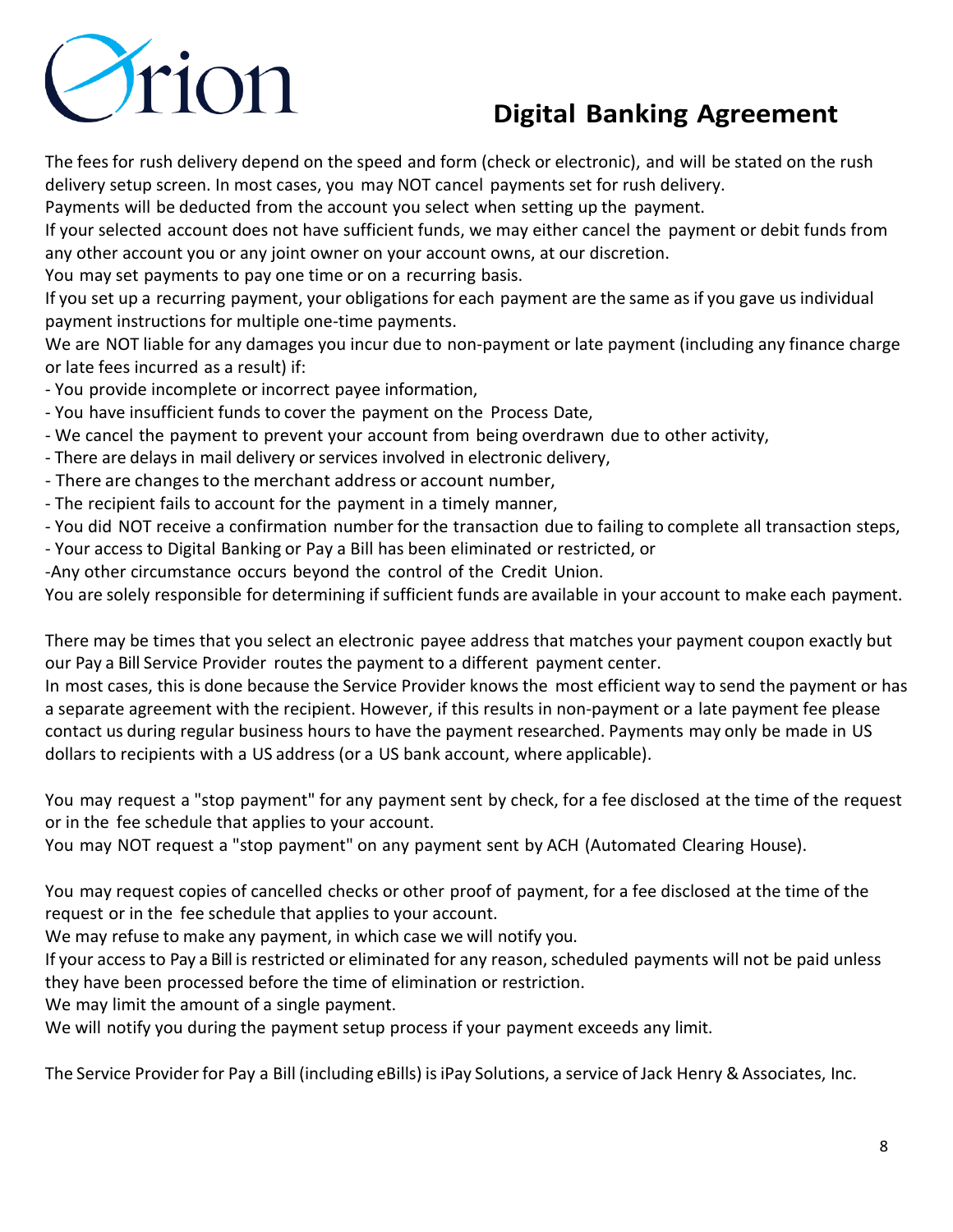

#### **eBills**

An additional feature of Pay a Bill is eBills.

Certain Payees will have the option for you to request eBills.

Upon approval of a request, your statements for such Payee will be delivered to you via our Digital Banking, instead of your prior delivery method. For a Payee with activated eBills, you will have various options with respect to automatically paying the statement. You agree that it is your responsibility to review each of your eBills and confirm the correct payment amount and Payment Date for any eBill that is set to be paid automatically. If you do not receive any statement, you must contact the eBiller directly.

In general, we are unable to update or change your personal information with your eBillers. You must directly contact your eBillers with such changes, such asto your address or phone number.

You must NOT use someone else's information to gain unauthorized access to another person's statements.

You authorize us to obtain and share your non-public personal information with a potential or activated eBiller for purposes of:

Identifying you to them,

Providing them with contact information, or

Any other purposes necessary for the provision of this service.

Some eBillers may require that you provide us with your login credentials for such eBiller.

Activation may take 60 days or longer, and will vary from eBiller to eBiller.

It is your sole responsibility to obtain statements during the activation period.

Each participating eBiller reserves the right to accept or deny your request to receive eBills from them and the right to cancel their eBill provision at any time.

Upon your activation request for an eBill, you authorize us to obtain your statement data from the relevant eBiller.

Upon our receipt of an eBill, we will attempt to notify you through the contact methods you have provided. Because contact methods may be interrupted or otherwise unavailable, you must login to Digital Banking periodically to determine if you have any outstanding eBills.

The time between our receipt and presentation of an eBill and its due date will vary from eBiller to eBiller. You are solely responsible for the timely payment of all of your bills.

You may cancel any eBill at any time.

Cancellation may take 60 days or longer, and will vary from eBiller to eBiller.

It is your sole responsibility to obtain statements by an alternate method once you request cancellation of an eBill, including statements sent but not received prior to your cancellation.

You must hold us harmless if an eBiller fails to deliver your statement.

Copies of previously delivered bills must be requested directly from the eBiller. We are NOT responsible for the accuracy of your eBills. We are only responsible for presenting the information actually received from the eBiller. You must directly dispute with the eBiller any discrepancies or disputes regarding the accuracy of your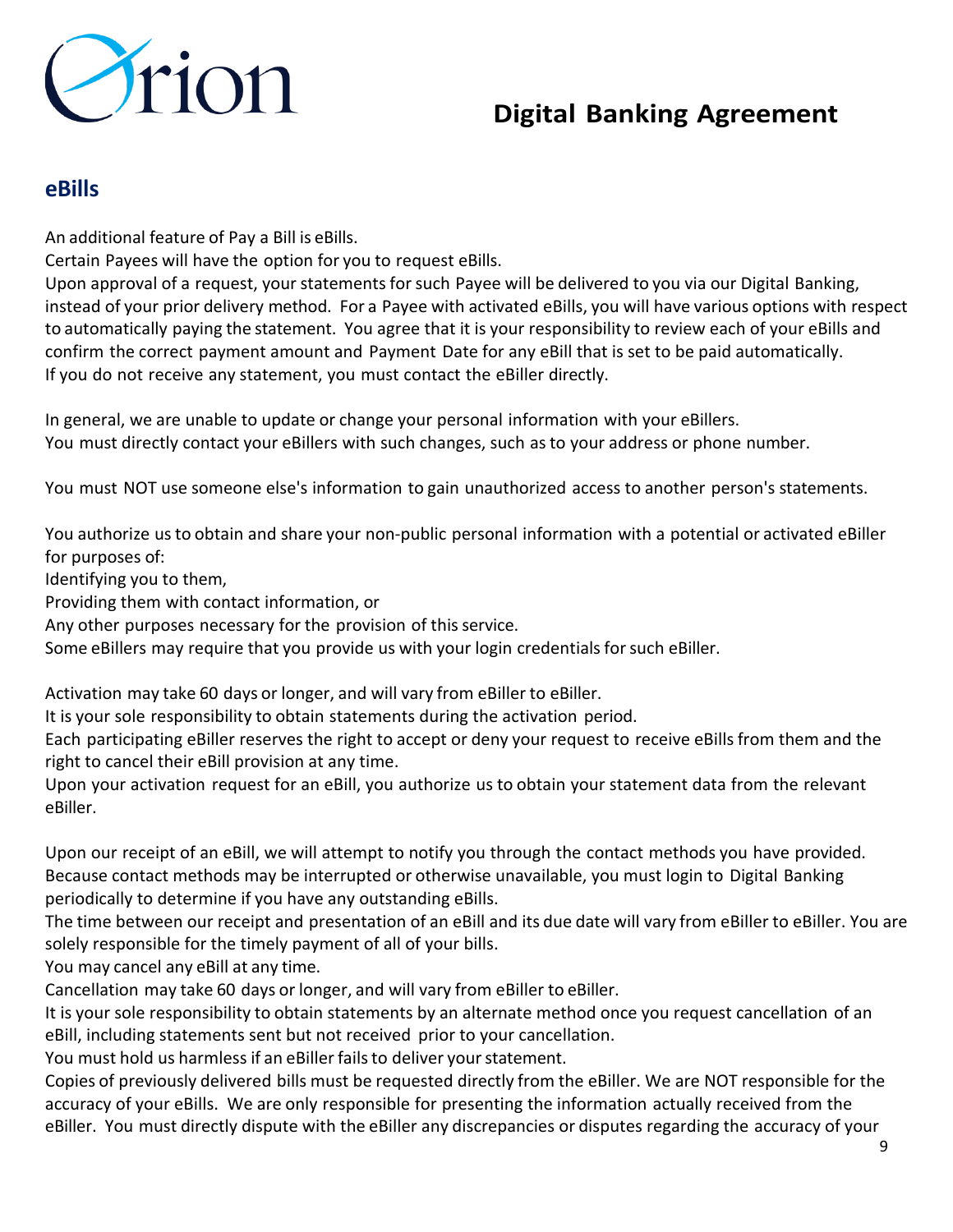

eBill. This Agreement does not alter your liability or obligations that exist between you and your eBillers.

## **Financial Tools**

Financial Tools is a personal finance manager that allows you to pull information from multiple financial institutions and other sources into one place.

You may use it to:

- Aggregate account information,
- Set and track budgets,
- Analyze your spending, net worth, and cash flow, and
- Perform other personal financial management activities.

Financial Tools works by pulling your financial information from third parties' websites, after you provide login credentials for such sites. By providing such during activation, you authorize us to obtain and share your nonpublic personal information with the third party being activated for the purposes of identifying you to them or any other purposes necessary for the provision of this service.

Your Orion account information is automatically delivered to Financial Tools. Updates to account information may not happen automatically.

We are NOT responsible for the accuracy of information provided through Financial Tools.

We will attempt to present the information actually received from all third parties in a manner that accurately reflects the original source. From time to time, however, information may be misinterpreted or not readable by the software, which will lead to inaccuracies.

You must NOT rely on Financial Tools for determinations that impact your legal obligations, such as whether you have sufficient funds available in a particular account to pay a transaction.

You must directly dispute with third parties any discrepancies or disputes regarding the accuracy of information viewed in Financial Tools, which should only be done after you have verified the information on the third party's website.

This Agreement does not alter your liability or obligations that exist between you and any third party. The Service Provider for Financial Tools is **MX** Technologies, Inc.

### **Mobile Check Deposit**

Mobile Check Deposit may be utilized to deposit paper checks through a mobile app, using the device's camera to take images of both sides of the check.

You must use your device's camera to submit images of both sides of the check. You must also input certain information from the check.

Through software, the Service will attempt to find errors in your submission.

However, you are solely responsible for the usability of the images and the accuracy of the data that you submit. The electronic images of the item submitted, as defined by federal law, constitute a legal representation of the check for all purposes, including return check processing.

You may only attempt to deposit "checks" as that term is defined in Federal Reserve Regulation CC, Availability of Funds and Collection of Checks.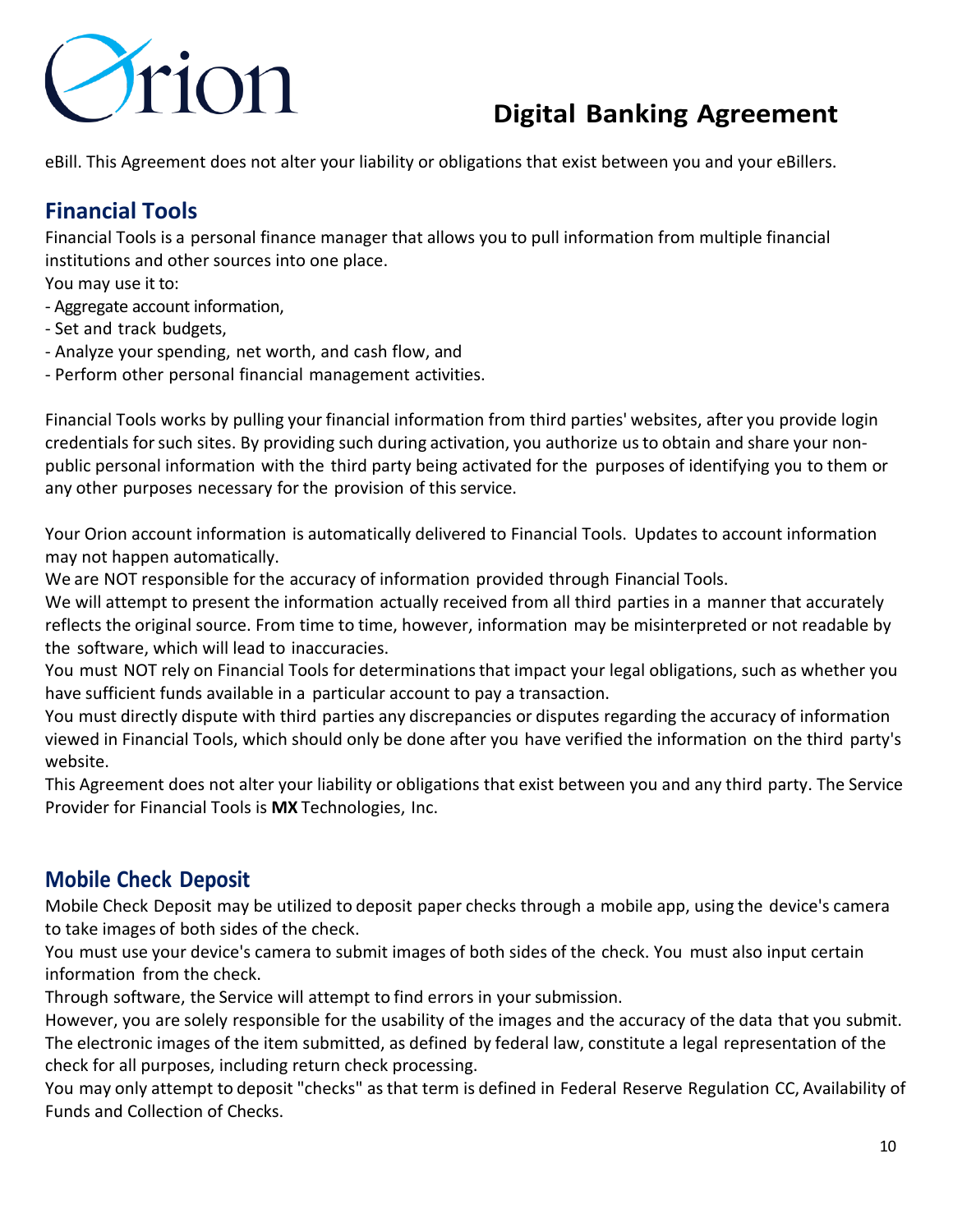

You may NOT submit to Mobile Check Deposit any ineligible items, including but not limited to the following:

- Checks payable to third parties who are not owners of the account receiving the deposit,
- Checks payable to multiple parties unless ALL parties are owners of the account receiving the deposit,
- Checks payable to "cash" or other indicators that are not a person,
- Checks previously deposited at Orion or another financial institution,
- Coupons or other items with special conditions for the item to be valid, and
- Copies of checks, regardless of whether the original is an eligible item.

You may NOT deposit items marked "LEGAL COPY" through Mobile Check Deposit.

You may NOT submit to Mobile Check Deposit any check that has been deposited previously or that you otherwise have no legal right to deposit.

You must endorse all checks "FOR MOBILE DEPOSIT AT ORION" and print your account number. We may reject or accept any check that is not endorsed as specified at our sole discretion.

Funds deposited through the Service may not be available for immediate withdrawal.

The Service utilizes sophisticated software to help determine whether check images you generate with the Service are of sufficient quality to be legally valid. However, checks may later be rejected by the Federal Reserve or otherwise due to the image quality. Given this delay, you agree that, for purposes of funds availability, a check presented through the Service is considered "deposited" as of 9:00 AM CT on the Business Day following the first Cut-Off Time for Mobile Deposits that follows your presentation of the check.

The "Cut-Off Time for Mobile Deposits" is 2:00 PM Central on each Business Day.

Funds will generally be available at 9:00 AM Central of the second Business Day after the day the check is considered "deposited" according to the above.

Example:

In a week with no holidays, if you deposit a check at 2:01 PM Central Monday, the next Cut-Off Time for Mobile Deposits is 2:00 PM Central Tuesday.

The check is considered deposited as of 9:00 AM Central Wednesday. The funds in general would thus be made available at 9:00 AM CT Friday.

For more information regarding check holds and availability, please see the section titled "Your Ability to Withdraw Funds" in our Account Disclosures linked below.

Regardless of the speed of Mobile Check Deposit, the Service still follows traditional check processing, which is inherently slow.

Under the Uniform Commercial Code (as enacted in the applicable jurisdiction), your legal right to the credited funds is only apparent after several days and is only absolutely certain after a period of YEARS. Your legal right to the funds is NOT guaranteed by:

- Your receipt of a confirmation message (which solely confirms your portion of the process under normal circumstances is complete) or

- Us crediting your available balance with the funds.

We may reject any check submitted through Mobile Check Deposit, at our sole discretion.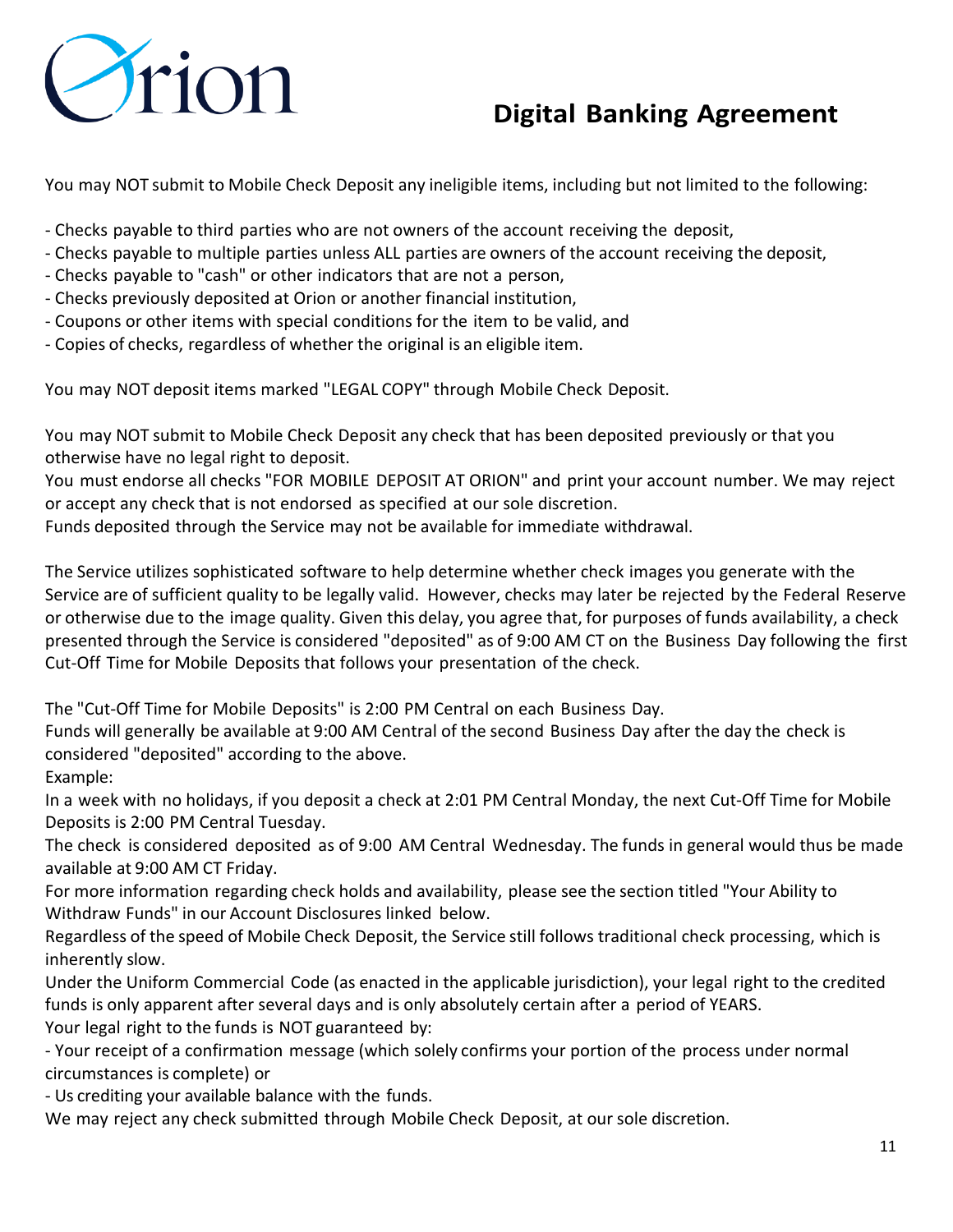

Our parameters for making such determination are not disclosed in order to prevent fraud or other circumvention. Such parameters comply with all federal and state laws and regulations.

We are NOT liable for any damages you incur due to failure to credit your account if:

- You did not receive confirmation that the deposit was successfully submitted or

- Regardless of receiving such confirmation, we notify you that the deposit has been rejected, which may occur around the time the check is considered "deposited" in accordance with the above, or later.

You can review the status of a mobile deposited check by visiting the Activity Center area under Transfers in the Menu in an Orion mobile app. The Activity Center has check statuses, images, and other information. You must rely on your available balance amount to make determinations about deposited check statuses. You may see a pending hold on your transaction history indicating a check hold for a mobile deposit. In some cases the amount you have deposited will vary from the amount on hold.

You must retain each check submitted through Mobile Check Deposit for 60 days after the funds have been posted to your account. After 60 days, you must dispose of the check in a way that preventsrepresenting for payment, such as by shredding.

Upon our crediting of the funds to your available balance, you agree to mark the check prominently as "Void", and you agree to store each retained check in a secured locked container until such proper disposal is performed.

You must promptly provide any retained check to us as requested to aid in the clearing and collection process or to resolve claims by third parties with respect to any check.

If an item you submit for deposit is dishonored, rejected, or otherwise returned unpaid, you agree that we may charge back the amount of the return to the account the check was originally deposited to and that you may be assessed a fee as indicated in the fee schedule relevant to your account.

If there are not sufficient funds in your account to cover the amount of the returned check, the account will be overdrawn and you will be responsible for payment.

Your mobile data or other internet service provider may assess fees, limitations, or restrictions. You are solely responsible for all such fees, limitations, and restrictions.

When using this Service, you may experience technical or other difficulties. We are NOT liable for any technical or other difficulties that may incur.

In the event this Service is not available to you, you acknowledge that you can attempt to deposit checks at a branch office location, through a participating ATM, or by mail.

Not all share accounts are eligible for receiving deposits through Mobile Check Deposit. The eligible share account will be indicated in a list during the deposit process.

### **Linked External Accounts**

You may link external accounts held at other institutions.

You may NOT use this Service to link an external account UNLESS you own the account or are otherwise authorized to access the funds. Once an account islinked, you may transferfunds between the external account and your Orion account electronically by ACH.

If you have linked external accounts before, by accepting this Agreement you certify that you are an owner or are authorized to access funds in each linked account.

If you determine that you are not an owner and are not authorized to access an account appearing in your list of linked accounts, you must notify us immediately to break the link.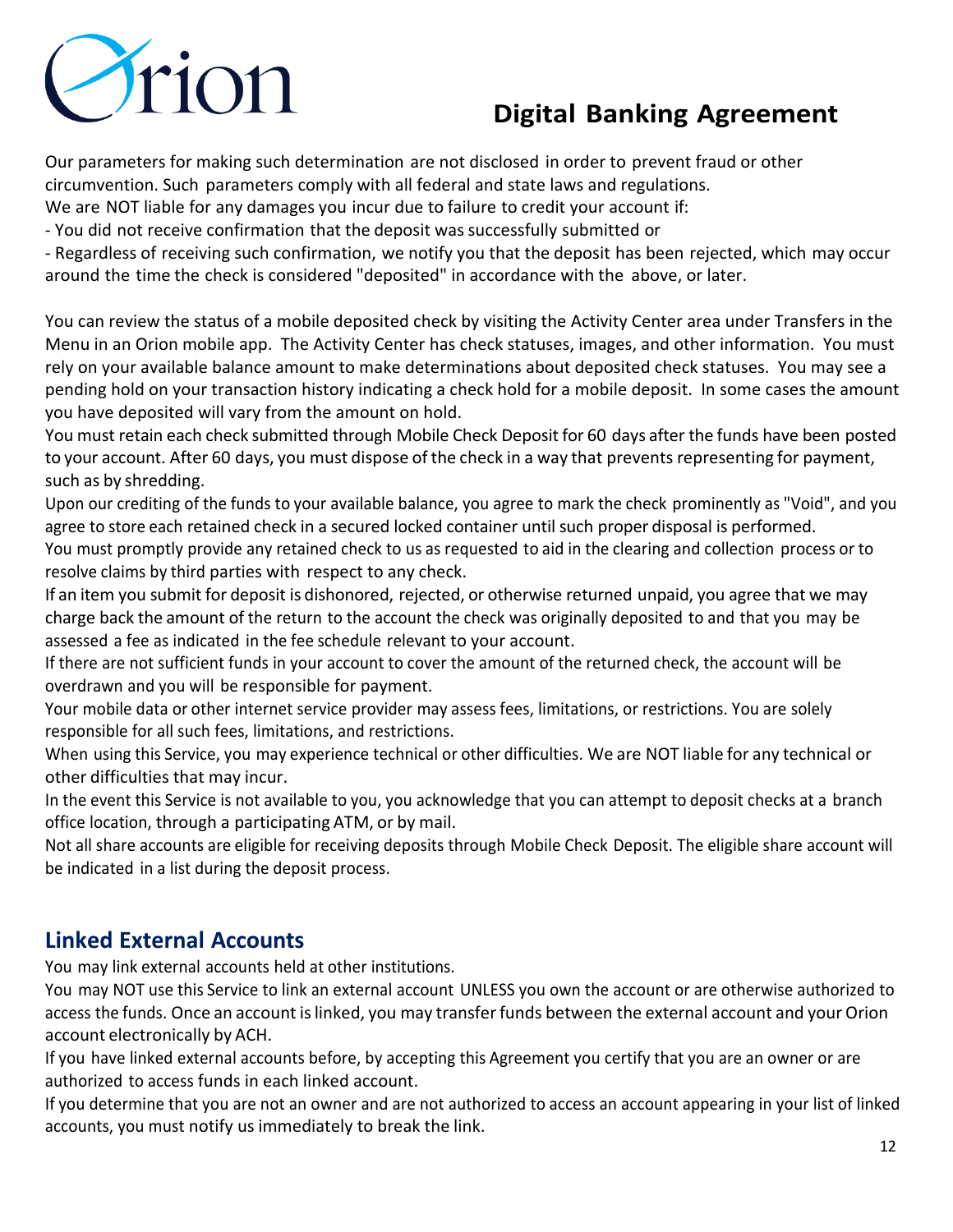

### **CardSwap and Biller Direct**

Please see the CardSwap and Biller Direct Portal sections on our Digital Banking and mobile apps for the terms and conditions specific to CardSwap and Biller Direct Portal. Those terms and conditions apply in addition to this Agreement.

## **My Offers**

My Offers allows you to review pre-approved loan offers from Orion Federal Credit Union. Please see the My Offers terms and conditions specific to My Offers. Those terms and conditions apply in addition to this Agreement.

### **My Credit Dashboard**

My Credit Dashboard provides information related to your credit score and report, loan offers, Alerts, and Resources powered by SavvyMoney, Inc. To enroll in this service, you must agree to the SavvyMoney Terms of Service. Those terms of service apply in addition to this agreement.

#### **Exclusion of Warranties and Limitations of Liability**

THE SITE AND SERVICE AND RELATED DOCUMENTATION ARE PROVIDED "AS IS", "AS AVAILABLE" WITHOUT WARRANTY OF ANY KIND, EITHER EXPRESS OR IMPLIED, INCLUDING, BUT NOT LIMITED TO, THE IMPLIED WARRANTIES OF TITLE, MERCHANTABILITY, FITNESS FOR A PARTICULAR PURPOSE, AND NON-INFRINGEMENT. IN PARTICULAR, WE DO NOT GUARANTEE CONTINUOUS, UNINTERRUPTED OR SECURE ACCESS TO ANY PART OF OUR SERVICE, AND OPERATION OF THE SITE MAY BE INTERFERED WITH BY NUMEROUS FACTORS OUTSIDE OF OUR CONTROL.

THE FOREGOING SHALL CONSTITUTE YOUR EXCLUSIVE REMEDIES AND THE ENTIRE LIABILITY OF ORION FEDERAL CREDIT UNION AND ITS AFFILIATES AND SERVICE PROVIDERS AND THE EMPLOYEES AND CONTRACTORS OF EACH OF THESE, FOR THE SERVICE AND THE PORTION OF THE SITE THROUGH WHICH THE SERVICE IS OFFERED. IN NO EVENT SHALL ORION FEDERAL CREDIT UNION OR ITS SERVICE PROVIDERS BE LIABLE FOR ANY DIRECT, INDIRECT, SPECIAL, INCIDENTAL, CONSEQUENTIAL, OR EXEMPLARY DAMAGES, INCLUDING LOSS OF GOODWILL AND LOST PROFITS OR ATTORNEYS FEES (EVEN IF ADVISED OF THE POSSIBILITY THEREOF) ARISING IN ANYWAY OUT OF THE INSTALLATION, USE, OR MAINTENANCE OF THE EQUIPMENT, SOFTWARE, AND/OR YOUR USE OF THE SERVICE, EVEN IF SUCH DAMAGES WERE REASONABLY FORESEEABLE AND NOTICE WAS GIVEN REGARDING THEM. YOU ACKNOWLEDGE AND AGREE THAT FROM TIME TO TIME, THE SERVICE MAY BE DELAYED, INTERRUPTED OR DISRUPTED PERIODICALLY FOR AN INDETERMINATE AMOUNT OF TIME DUE TO CIRCUMSTANCES BEYOND OUR REASONABLE CONTROL, INCLUDING, BUT NOT LIMITED TO, ANY INTERRUPTION, DISRUPTION OR FAILURE IN THE PROVISION OF THE SERVICE, WHETHER CAUSED BY STRIKES, POWER FAILURES, EQUIPMENT MALFUNCTIONS OR OTHER REASONS.

#### **Limitations on Damages**

CREDIT UNION'S AGGREGATE LIABILITY AND THE AGGREGATE LIABILITY OF ITS AFFILIATES AND SERVICE PROVIDERS AND THE EMPLOYEES AND CONTRACTORS OF EACH OF THESE, TO YOU, AND ANY THIRD PARTY FOR ANY AND ALL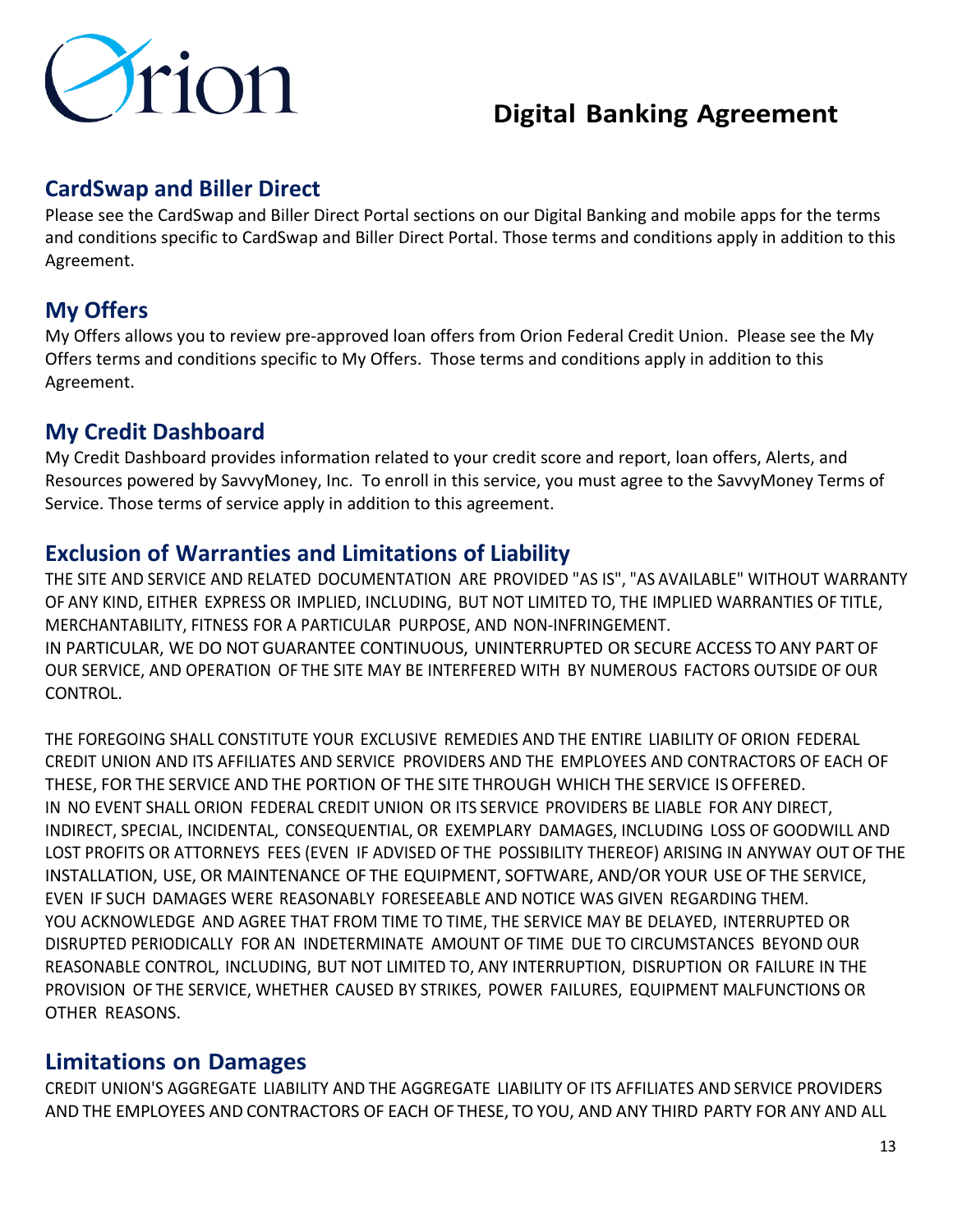

CLAIMS OR OBLIGATIONS RELATING TO THIS AGREEMENT SHALL BE LIMITED TO DIRECT OUT OF POCKET DAMAGES UP TO A MAXIMUM OF \$500 (FIVE HUNDRED DOLLARS).

### **Individual Retirement Accounts**

You may not transact on an Individual Retirement Account through Digital Banking, since special forms are required.

## **Share Certificates**

You may not transact on a share certificate through Digital Banking.

## **Service Enrollment**

Certain Services of Digital Banking may require special enrollment.

If you are unable to enroll in a Service or your access to such a Service is not as expected, please contact us. We may disable specific features of Digital Banking if you do not use them or if you are not qualified for them. If you would like to regain such features, please contact us and request such.

#### **Service Interruption**

From time to time, Digital Banking and the Services will be interrupted for maintenance, outages, and other reasons. We will attempt to give you notice in advance of such interruptions, but we are not required to give any notice.

#### **Alterations, Amendments, and Termination**

This Agreement may be altered or amended, effective when notice is made available to you or as otherwise indicated in the notice. We may revise, update, expand, or reduce the Services in whole or in part without notice.

We may terminate this Agreement and eliminate Digital Banking or specific features without notice.

We may restrict your ability to use Digital Banking or specific features of Digital Banking without notice. You may terminate this Agreement at any time by discontinuing usage of Digital Banking and asking us to block your account from access to Digital Banking for security reasons.

Before you terminate the Agreement, you must cancel all scheduled transactions.

If there are any transactions in process that you cannot cancel or any scheduled transactions that you fail to cancel, we may complete processing ofsuch transactions despite your termination of this Agreement, at oursole discretion.

### **Use of Email Addresses and Mobile Phone Numbers**

You authorize us to contact you for any reason through any email address or mobile phone number that you have provided to us.

You will indemnify us for any loss due to providing an email address or phone number that is false, incorrect, or that you are not authorized to use.

You must notify us if you cease to be authorized to use an email address or phone number, including by cancelling or abandoning a phone service.

You must notify us with any change to an email address, phone number, mailing address, or other form of contact on record.

You are responsible for any fees charged by your mobile data or other internet service provider when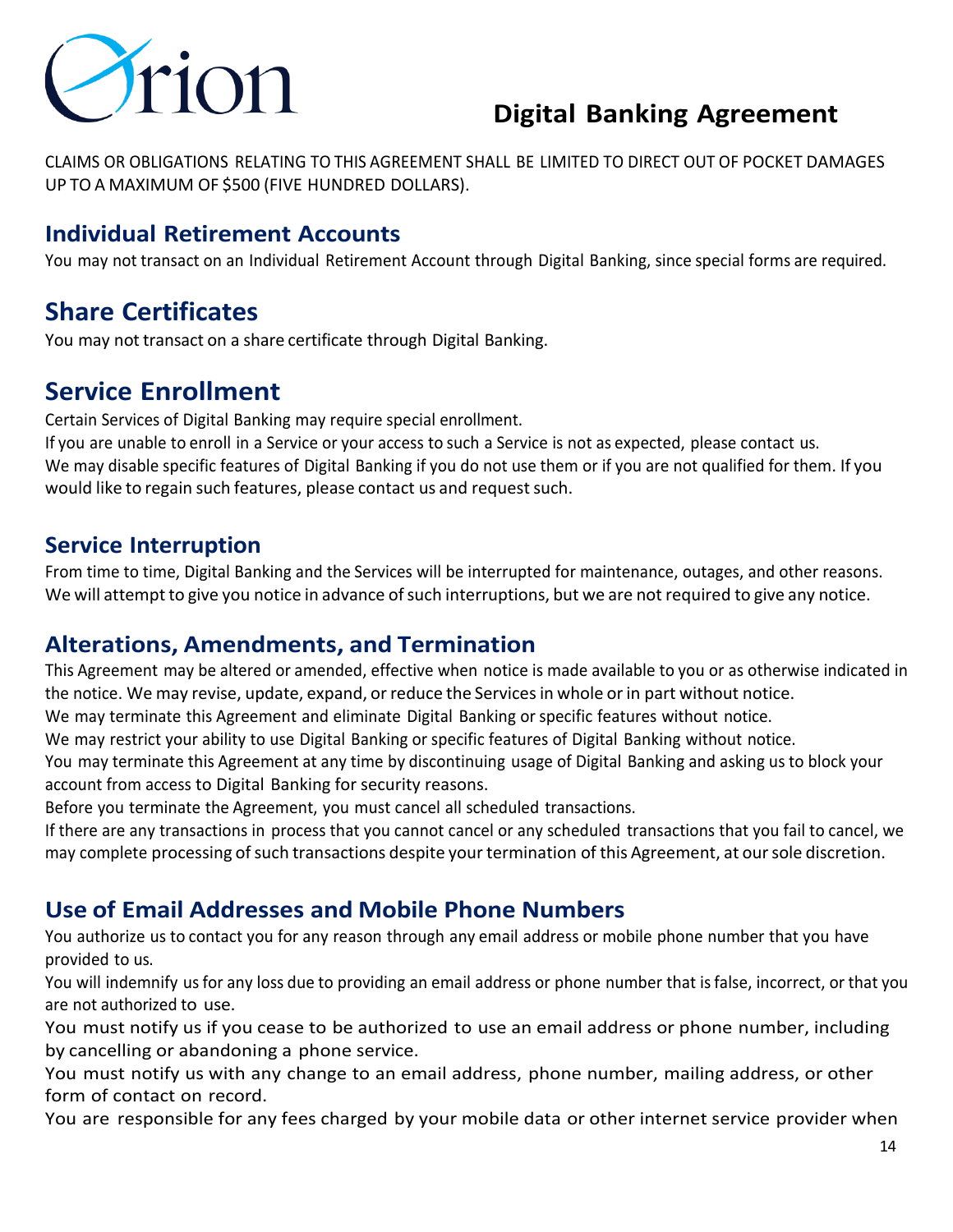

we contact you by email or through your mobile device or other means.

### **Assignment**

You may NOT assign this Agreement to any other party. We may assign this Agreement in our sole discretion.

We may also assign or delegate certain of our rights and responsibilities under this Agreement to independent contractors or other third parties.

### **Entire Agreement**

You agree this Agreement is the complete and exclusive statement of the agreement between you and us relating to Digital Banking, related Services, and any other subject matter of this Agreement. This Agreement supersedes any proposal or prior agreement, oral or written, and any other communications between you and usrelating to Digital Banking, related Services, and any other subject matter of this Agreement.

In the event of a dispute regarding Digital Banking and related Services, you agree to resolve the dispute by looking to this Agreement.

#### **Severability**

If any provision of these Agreement are found to be invalid or unenforceable, that provision will be enforced to the maximum extent permissible, and the remaining provisions will remain in full force.

#### **No Waiver**

We and our independent contractors or other third parties shall not be deemed to have waived any of our rights or remedies hereunder unless such waiver is in writing and signed by us. No delay or omission in exercising any rights or remedies shall operate as a waiver of such rights or remedies or any other rights or remedies. A waiver on any one occasion shall NOT be construed as a bar or waiver of any rights or remedies on future occasions.

### **Captions**

The captions of sections hereof are for convenience only and shall not control or affect the meaning or construction of any of the provisions of this Agreement.

#### **Disputes**

In the event of a dispute regarding the Service, you agree to resolve the dispute by looking to this Agreement. You agree that this Agreement is the complete and exclusive statement of the agreement between you and us, which supersedes any proposal or prior agreement, oral or written, and any other communications between you and us relating to the subject matter of this Agreement. If there is a conflict between what the employees of Orion Federal Credit Union and/or its Service Providers say and the terms of this Agreement, the terms of this Agreement will prevail.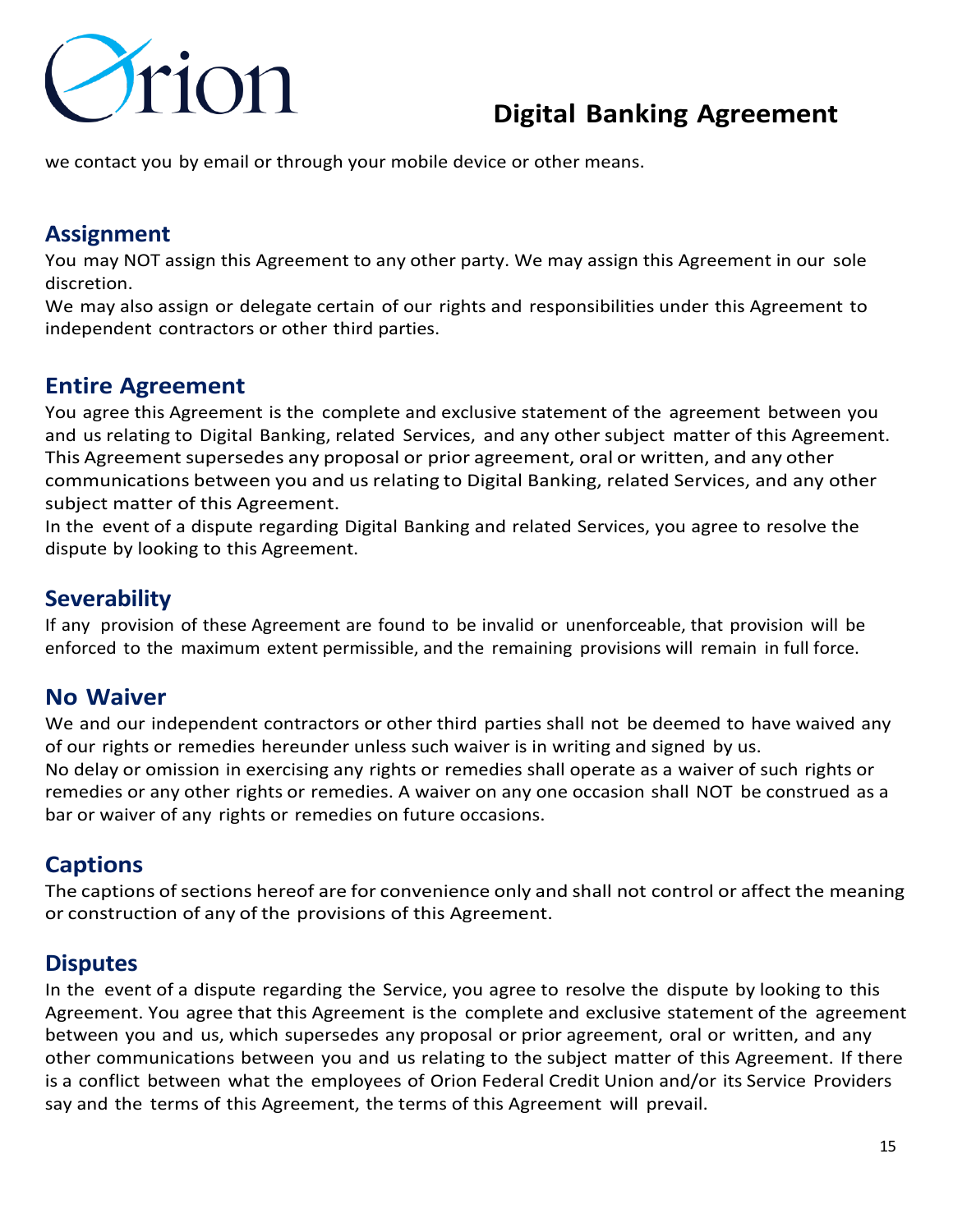

## **Waiver of Trial by Jury**

**The parties hereby knowingly, voluntarily and intentionally waive any right they may have to a trial by jury with respect to any litigation brought based upon this Agreement, or arising out of, under, or in connection with this Agreement and any agreement contemplated to be executed in conjunction herewith, or any course of conduct, course of dealing, statements or actions of the parties. This provision is a material inducement for the parties entering this Agreement.**

### **Ownership of Material**

Copyright in the pages and in the screens displaying the pages, and in the information and material therein and in their arrangement, is owned by Orion Federal Credit Union and/or its Service Providers unless otherwise indicated. All registered and unregistered trademarks used in the Service are the sole property of their respective owners. Unauthorized reproduction in whole or part is prohibited.

### **Governing Law and Relation to Other Agreements**

Accounts and services provided by Orion Federal Credit Union may also be governed by separate agreements with you.

This Agreement supplements any other agreements and disclosures related to your accounts and provided to you separately.

This Agreement shall be governed by and construed in accordance with federal laws and the laws of the State of Tennessee, without regard to its conflicts of laws provisions, except as follows.

Any dispute solely between you and any other of our Service Providers shall be governed by and construed in accordance with such Service Provider's applicable terms and conditions, including governing law provisions.

### **Unauthorized Use**

Unauthorized use of Digital Banking isstrictly prohibited and is subject to prosecution under the Computer Fraud and Abuse Act of 1986 and Title 18, U.S. Code Sec. 1001 and 1030.

We may monitor and audit usage of Digital Banking.

You are hereby notified that the use of Digital Banking constitutes consent to such monitoring and auditing.

#### **Privacy**

Our Privacy Notice may be accessed at [https://orionfcu.com/privacy-notice/.](https://orionfcu.com/privacy-notice/)

### **Account Disclosures**

Our current Account Disclosures may be accessed at **[https://orionfcu.com/orion-account-disclosures/.](https://orionfcu.com/orion-account-disclosures/)** 

### **Fee Schedule**

There is no fee for using Digital Banking.